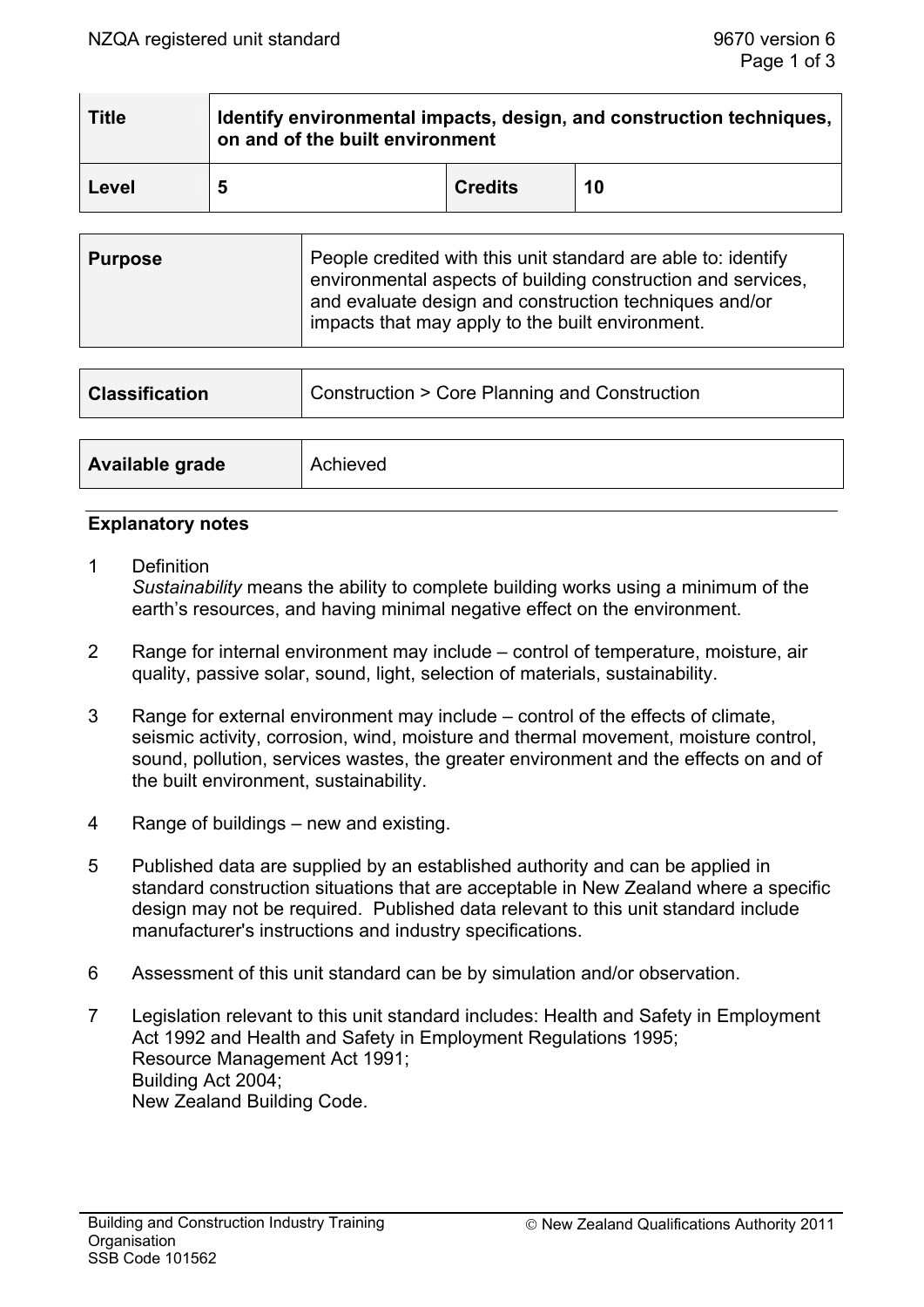# **Outcomes and evidence requirements**

## **Outcome 1**

Identify environmental aspects of building construction and services.

#### **Evidence requirements**

- 1.1 Environmental aspects are identified for building types from documentation, built examples and published data.
- 1.2 The effects are identified on, and of, the internal and external environment of building construction and services.

## **Outcome 2**

Evaluate design and construction techniques and/or impacts that may apply to the built environment.

Range passive and active solar design, recycling, renewable resources, energy embodiment of materials, waste disposal.

#### **Evidence requirements**

- 2.1 Sustainable design and construction techniques are identified from documentation and from built examples.
- 2.2 Sustainable design and construction techniques are identified for building types.

Range two case studies – one new and one existing building.

2.3 Cost implications and regulatory requirements are described for identified techniques.

| Planned review date | 31 December 2015 |
|---------------------|------------------|
|                     |                  |

## **Status information and last date for assessment for superseded versions**

| <b>Process</b> | <b>Version</b> | <b>Date</b>      | <b>Last Date for Assessment</b> |
|----------------|----------------|------------------|---------------------------------|
| Registration   |                | 21 March 1997    | 31 December 2014                |
| Revision       | $\overline{2}$ | 10 December 1997 | 31 December 2014                |
| Revision       | 3              | 7 June 2000      | 31 December 2014                |
| <b>Review</b>  | 4              | 20 March 2003    | 31 December 2014                |
| Revision       | 5              | 19 July 2004     | 31 December 2014                |
| <b>Review</b>  | 6              | 18 March 2011    | N/A                             |